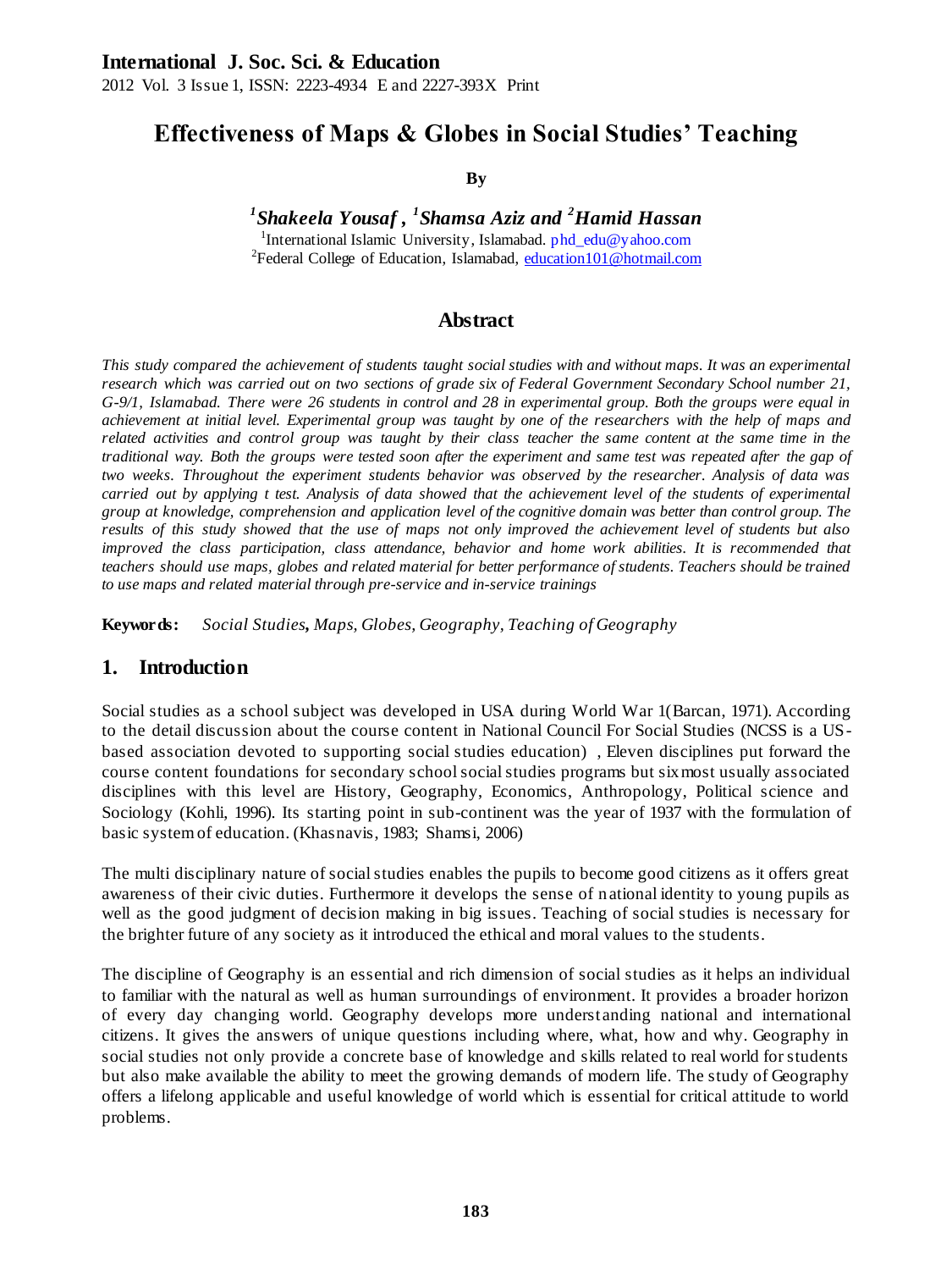"Social Studies" is an international expression but when we discuss it in the special perspective of Pakistan it is known as Pakistan studies ( Sadiqi, 2008). So in elementary classes it is taught with the name of Social Studies (Muasharati –Uloom) but in secondary and higher secondary classes it is taught with the name of Pakistan Studies (Mutala-e-Pakistan).

The world is shrinking day by day because of the progressively improving means of communication and transportation. So good knowledge of our mother planet Earth is more essential than ever before for students, which is not possible without the understanding of maps and globes. Maps are tools of Geography. They are alternate of spoken words and provide facts in special code words. Humans use maps from centuries as the oldest accepted maps were Babylonian Clay tablets date back to about 2300 B.C (Drewett, 1999). Maps provide spatial images and tools of geography. Maps are obligatory tool in teaching and learning of the numerous topics of social studies mainly related to geography. Maps provide a broad horizon for special thinking and become more common in everyday lives of people to a greater extent. Developments in all fields of knowledge especially in the field of cartography permit and facilitate more people to use maps. Maps are becoming a common expression of print and electronic media. Map offers a very quick view point of detailed text.

Globe is the best representation of earth. It provides the correct concept of distance, direction, Rotation, revolution, size area, etc on earth. The proper use of maps and globes is a shortcut of learning process as it economizes time and effort. It provides firsthand experience to students. The basic concepts and skills required for map and globe reading at secondary level are location, directions, map scales a nd map symbols.

In Pakistan the use of maps and globes in public sector schools is very unsatisfactory. According to Baqir (2003) 42% schools do not have required instruction materials for Social Studies at elementary level; from the available material 67% teachers do not use these materials. But in International scenario the situation is far more different. In developed nations ICT (Information Communications Technology) is used to teach geography.

The aim of the present study was to compare the achievement of students taught social studies with and without maps. The study intended to explore the effectiveness of the usage of maps in teaching social studies.

# **2. Methodology**

The population of the study was all the students at elementary level in Islamabad. 54 students of class 6<sup>th</sup> of Federal Government Girls Secondary School number 21, G-9/1 Islamabad were included in the study. An experimental research was carried out. Post test only control group design was used. Two sections of  $6<sup>th</sup>$  class were taken randomly through basket method for the study. One was selected as control group while the other was the Experimental group. The results of previous final examination were used to check the initial level of students, by applying t test, which was same. Experimental group was taught social studies for three weeks by one of the researchers. In first week required vocabulary, concepts and map skills were developed through different activities. Required vocabulary includes Earth rotation and revolution, seasons, names of continents and oceans, earth's spheres, types of water bodies, hemispheres, primary and secondary directions, poles[, longitude lines](http://www.factmonster.com/cgi-bin/id/A0830245)[, latitude lines,](http://www.factmonster.com/cgi-bin/id/A0828986) earth's physical features and map related terms.

In last two weeks of research experimental group was taught social studies with the help of maps and globe. The researcher taught the lesson *"SOUTH ASIA at A GLANCE"*. Number of students in this group was 28. The outline of chapter was Introduction of South Asia, Boundaries of South Asia, and Physical features of South Asia and SAARC countries.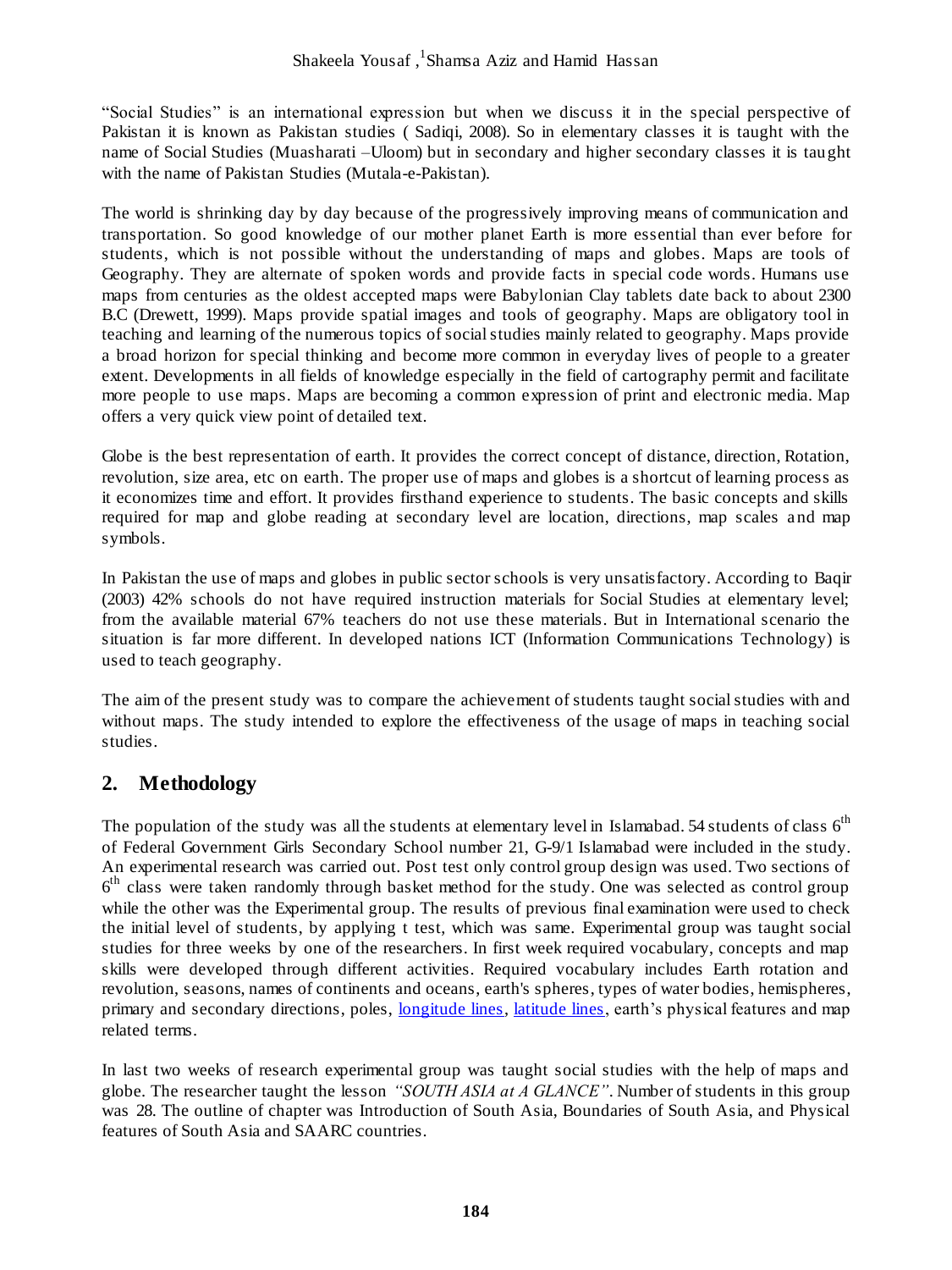Control group was also taught same content without maps and globes at the same time by their class teacher. Number of students in this group was 26. Although both the classes were taught by different teachers, but both the teachers were masters with professional degree of B.Ed and had same teaching experience as well.

The post test 1 was given soon after the completion of research and post test 2 was given after a gap of two weeks to check the achievement of students at knowledge, comprehension and application level of the cognitive domain.

Researchers also observed the students attendance, class participation, interest and motivation level of both the groups throughout the experiment.

### **3. Data Analysis**

|                                                   | <b>Mean</b> | $\mathbf{f}$ | df | p<br>value |
|---------------------------------------------------|-------------|--------------|----|------------|
| Comparisons of pretest                            |             |              |    |            |
| Experimental Group                                | 32.8        | 0.320        | 52 | 0.750      |
| Control Group                                     | 32.2        |              |    |            |
| Comparisons of posttest 1(total)                  |             |              |    |            |
| Experimental Group                                | 14.39       | 8.284        | 52 | 0.00       |
| Control Group                                     | 21.63       |              |    |            |
| Comparisons of posttest 2(total)                  |             |              |    |            |
| Experimental Group                                | 14.92       | 9.87         | 52 | 0.00       |
| Control Group                                     | 27.88       |              |    |            |
| Comparisons of posttest 1(Knowledge level)        |             |              |    |            |
| Experimental Group                                | 13.65       | 1.187        | 52 | 0.241      |
| Control Group                                     | 12.93       |              |    |            |
| Comparisons of posttest 2(Knowledge level)        |             |              |    |            |
| Experimental Group                                | 14.08       | 2.07         | 52 | 0.043      |
| Control Group                                     | 15.71       |              |    |            |
| Comparisons of posttest 1(Comprehension level)    |             |              |    |            |
| Experimental Group                                | 0.15        | 0.43         | 52 | 0.00       |
| Control Group                                     | 2.95        |              |    |            |
| Comparisons of posttest $2$ (Comprehension level) |             |              |    |            |
| Experimental Group                                | 0.25        | 11.72        | 52 | 0.00       |
| Control Group                                     | 3.09        |              |    |            |
| Comparisons of posttest 1(Application level)      |             |              |    |            |
| Experimental Group                                | 0.58        | 10.47        | 52 | 0.00       |
| Control Group                                     | 6.09        |              |    |            |
| Comparisons of posttest 2(Application level)      |             |              |    |            |
| Experimental Group                                | 0.94        | 13.72        | 52 | 0.00       |
| Control Group                                     | 9.2         |              |    |            |

The t values and corresponding p values given in the above table indicates that there is no significant difference in the initial level of control group and experimental group.

There is a significant difference between control group and experimental group on post test 1 (total) Mean score of experimental group (21.63) is higher than control group (14.39).

There is a significant difference between control group and experimental group on post test 2 (total). Mean score of experimental group (27.88) is higher than control group (14.92).

There is no significant difference between control group and experimental group on post test 1 (knowledge level).

There is a significant difference between control group and experimental group on post test 2 (knowledge level). Mean score of experimental group (15.71) and control group (14.08).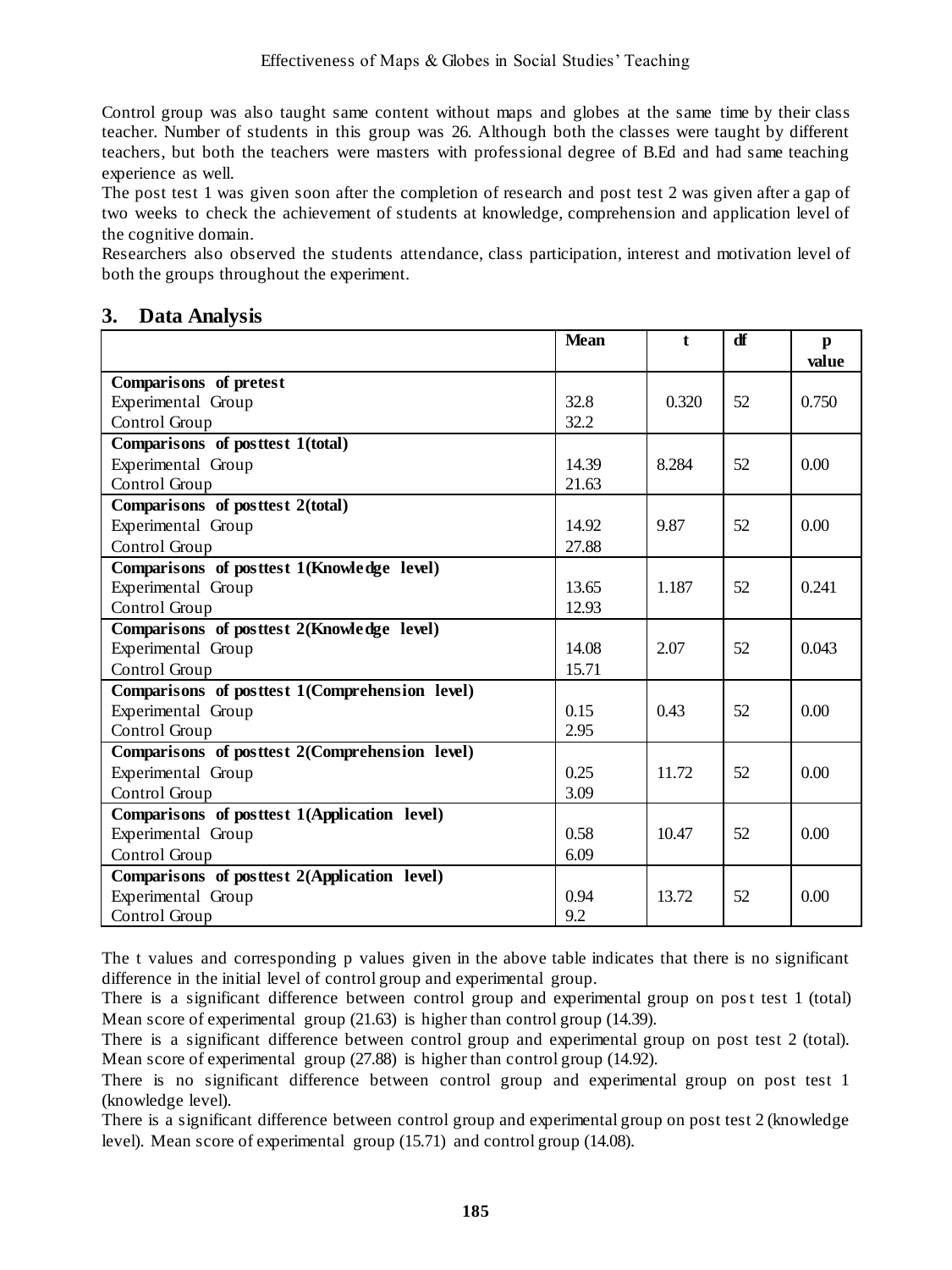There is a significant difference between control group and experimental group on post test 1 (comprehension level). Mean score of experimental group (2.95) is higher than control group (0.15).

There is a significant difference between control group and experimental group on post test 2 (comprehension level). Mean score of experimental group (3.09) is higher than control group (0.25)

There is a significant difference between control group and experimental group on post test 1(application level). Mean score of experimental group (6.09) is higher than control group (0.58).

There is a significant difference between control group and experimental group on post test 2 (application level). Mean score of experimental group (9.2) is higher than control group (0.94).

#### *Observation of the Researchers*

The students of experimental group who were taught with maps and globes improved in their studies and class performance. In class attendance, class participation and home work there was a lot of change. There was no change in control group. There was also a positive change in some very irregular students of the experimental group but the behavior of same kind of students in control group was same. The students of experimental group also show much interest in class activities and their results show positive change from initial scores

### **4. Findings**

Followings were the main findings of the study:

- 1. At initial stage there was no difference in the achievement level of experimental and control group and both the groups were same.
- 2. There was a significance difference in the achievement level between experimental and control group on post test 1.Experimental group's performance on post-test 1 was better than the control group
- 3. There was a significance difference in the achievement level between experimental and control group on post test 2. Experimental group's performance on post-test 2 was better than the control group
- 4. The performance of experimental group was positively increased from post-test 1 to post-test 2 but in the case of control group it was almost the same
- 5. There is no significance difference in the achievement on knowledge level of cognitive domain in post test 1 between experimental and control group
- 6. There is a significance difference in the achievement on knowledge level of cognitive domain in post test 2 between experimental and control group. Experimental group's performance on post-test 1 was better than the control group
- 7. The performance of experimental group at achievement on knowledge level of cognitive domain was positively increased from post-test 1 to post-test 2 but in the case of control group it was almost the same
- 8. There is a significance difference in the achievement on comprehension level of cogn itive domain in post test 1 between experimental and control group Experimental group's performance was better than the control group
- 9. There is a significance difference in the achievement on comprehension level of cognitive domain in post test 2 between experimental and control group. Experimental group's performance was better than the control group
- 10. The performance of experimental group at achievement on comprehension level of cognitive domain was positively increased from post-test 1 to post-test 2 but in the case of control group it was almost the same.
- 11. There is a significance difference in the achievement on application level of cognitive domain in post test 1 between experimental and control group. Experimental group's performance was better than the control group
- 12. There is a significance difference in the achievement on application level of cognitive domain in post test 2 between experimental and control group Experimental group's performance was better than the control group